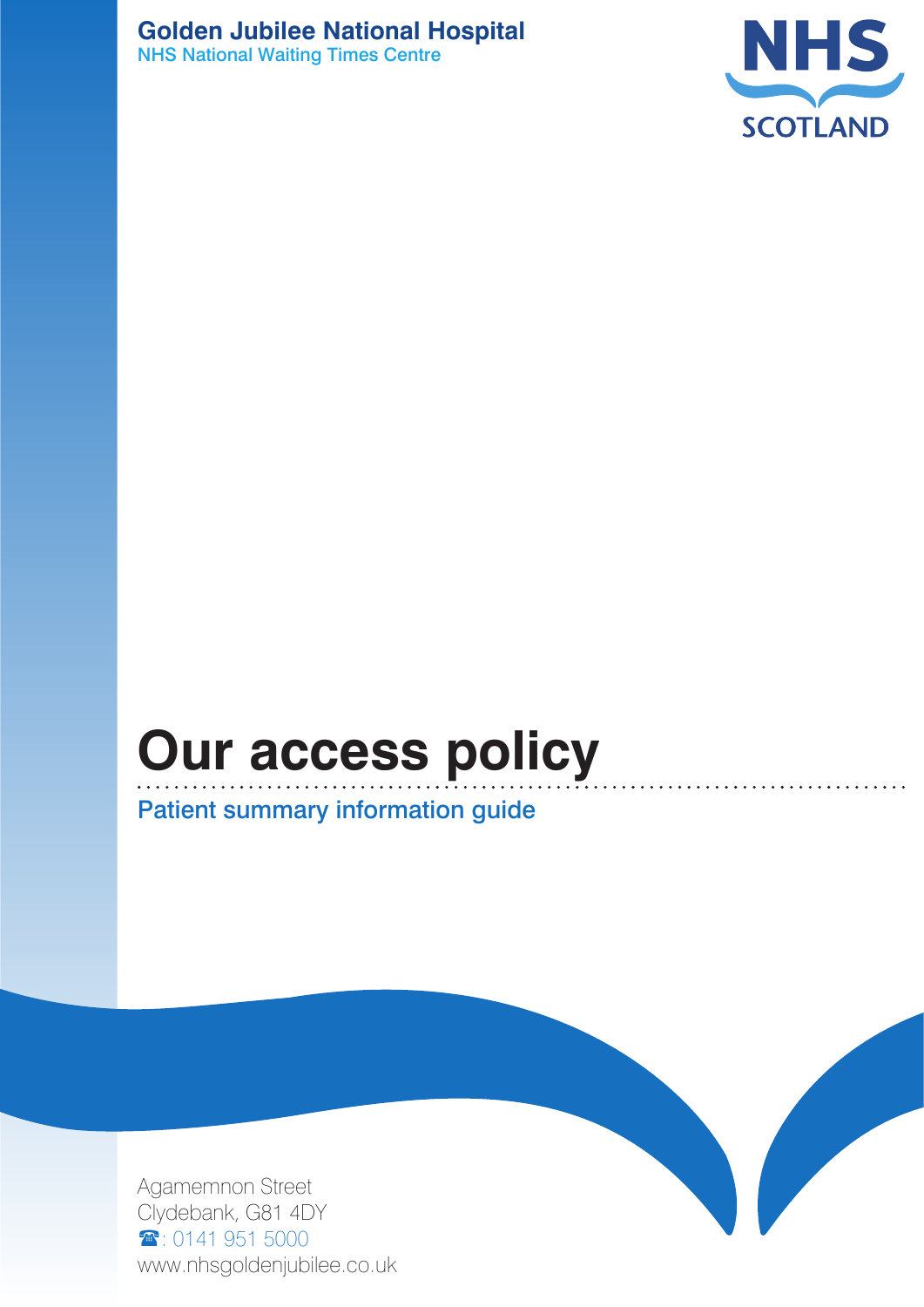#### Introduction

We want to make sure you can access our services quickly, easily and at a time that suits you. This is why we have an Access Policy that tells you about our responsibilities to communicate with you and make sure we deliver on all of our patient commitments.

This summary guide will cover a range of areas:

- • Who our patients are
- Waiting times
- • Key principles of our Access Policy
- How we deal with referrals
- Communicating with you

#### Who our patients are

We diagnose and treat NHS patients, but we do it in a lot of different ways depending on the service provided.

Patients who must come here:

- If you live in Scotland, you will automatically come here if you have been referred to our national services:
	- Scottish Adult Congenital Cardiac Service (SACCS)
	- Scottish National Advanced Heart Failure Service (SNAHFS)
	- Scottish Pulmonary Vascular Unit (SPVU)
- If you live in the West of Scotland, you will automatically come here if you need heart or lung surgery.
- If you live in specific parts of the West of Scotland, you will automatically come here if you need treatment for a specific type of heart attack (STEMI).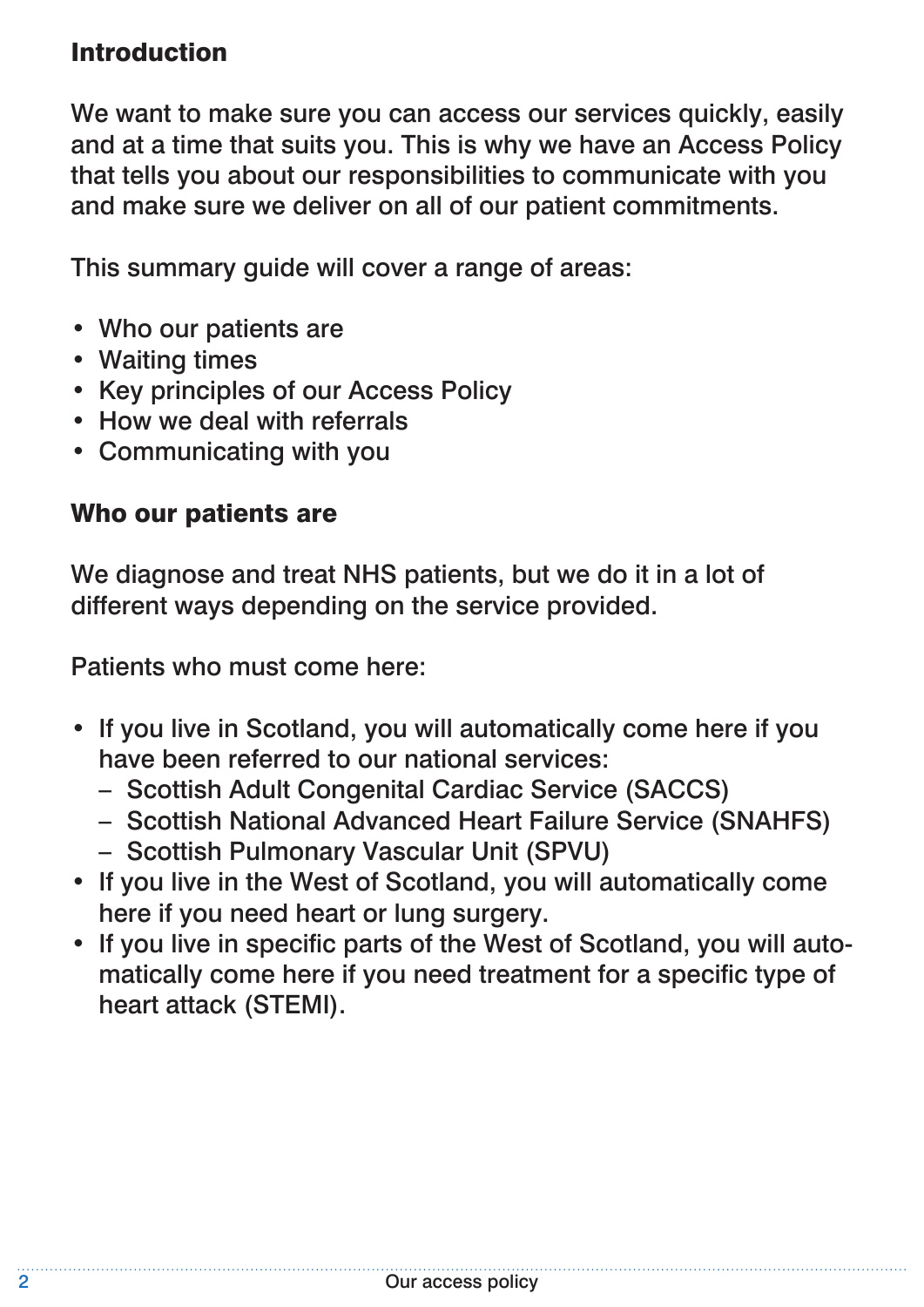Patients who may come here:

- • Anyone, living anywhere in Scotland, can be referred by their local NHS Board for an operation or diagnostic test in our current range of specialties.
- If you live in specific areas and require a particular procedure, you will automatically come here for all of your appointments, including pre-assessment, surgery and post-surgery follow up.

As a national resource for NHSScotland, the Golden Jubilee National Hospital is a major centre for regional and national heart and lung services, orthopaedics and other key specialties.

We carry out a range of planned procedures to assist our NHS Board colleagues in reducing patient waiting times and are also home to a range of regional and national services.

#### Surgical procedures

- • Cardiac (heart) surgery
- Endoscopy
- General surgery
- Interventional cardiology
- Minor procedures
- Ophthalmic surgery
- Orthopaedic surgery
- Plastic surgery
- Thoracic (lung) surgery

#### Diagnostic imaging procedures

- • Bone Densitometry
- • Computer Tomography (CT) scanning
- • Diagnostic cardiology
- General X-Ray
- • Magnetic Resonance Imaging (MRI) scanning
- • Ultrasound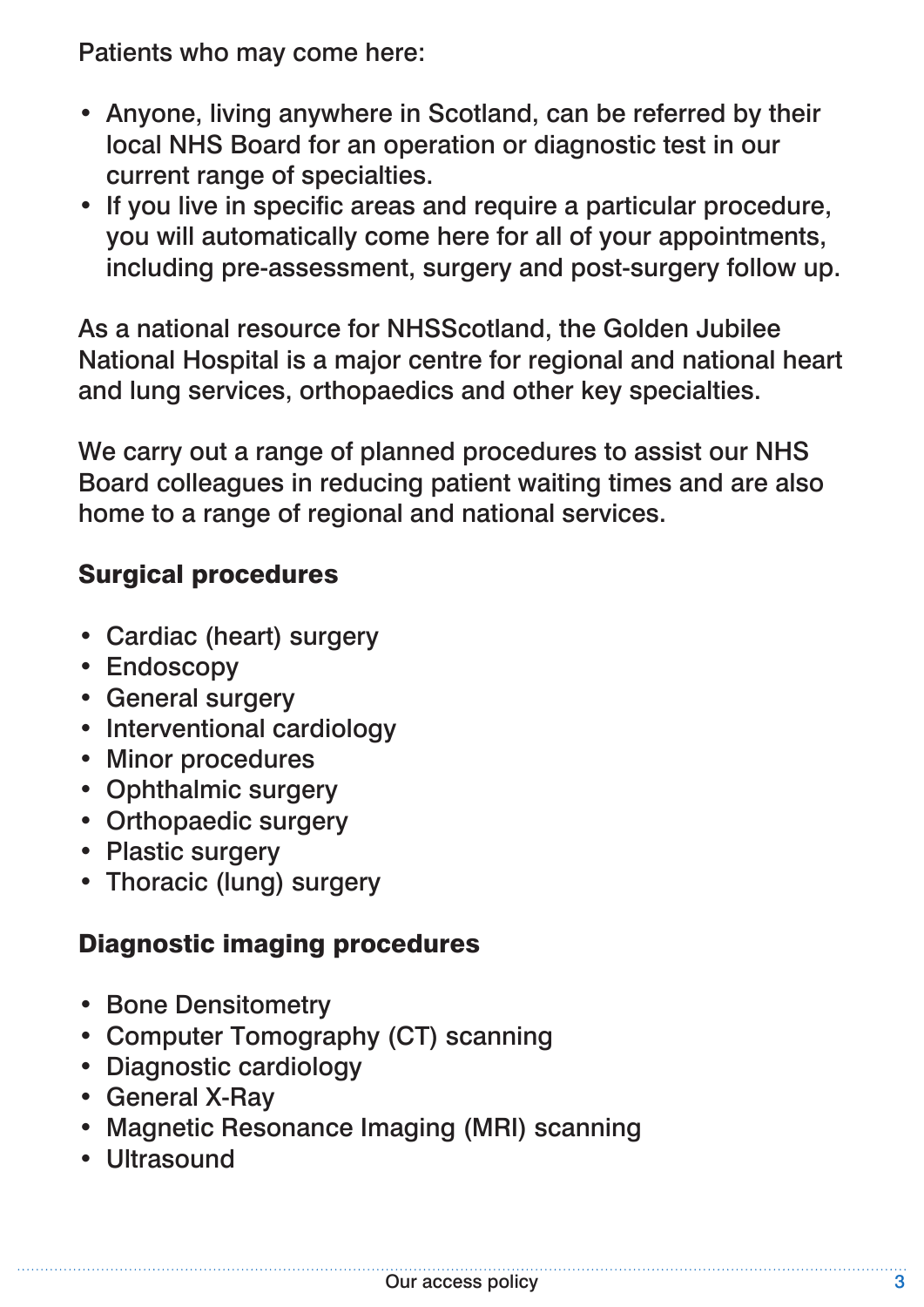#### Regional and National Services

- • Scottish Adult Congenital Cardiac Service
- • Scottish National Advanced Heart Failure Service
- • Scottish Pulmonary Vascular Unit
- • West of Scotland Optimal Reperfusion Service (for people experiencing STEMI heart attack)

#### Waiting times

No matter where you live in Scotland, the current waiting time standards are:

- 18 weeks Referral to Treatment for 90% of patients
- 12 weeks for new outpatient consultations
- six weeks for eight key diagnostic tests and investigations\* (see page 10)
- four weeks for Angiography
- The legal 12 week Treatment Time Guarantee (from date agreement is reached to commence treatment)

There are some services that are not covered by the 18 weeks Referral to Treatment Standard. They are:

- Direct referrals to Allied Health Professionals
- Assisted conception services
- • Dental treatment provided by undergraduate dental students
- • Designated national specialist service for Scoliosis
- • Direct access referrals to Diagnostic Services where the referral is not part of a 'straight to test' referral pathway
- • Genitourinary medicine
- Homeopathy
- Obstetrics
- • Organ and Tissue transplants
- Mental Health
- • Exceptional aesthetic procedures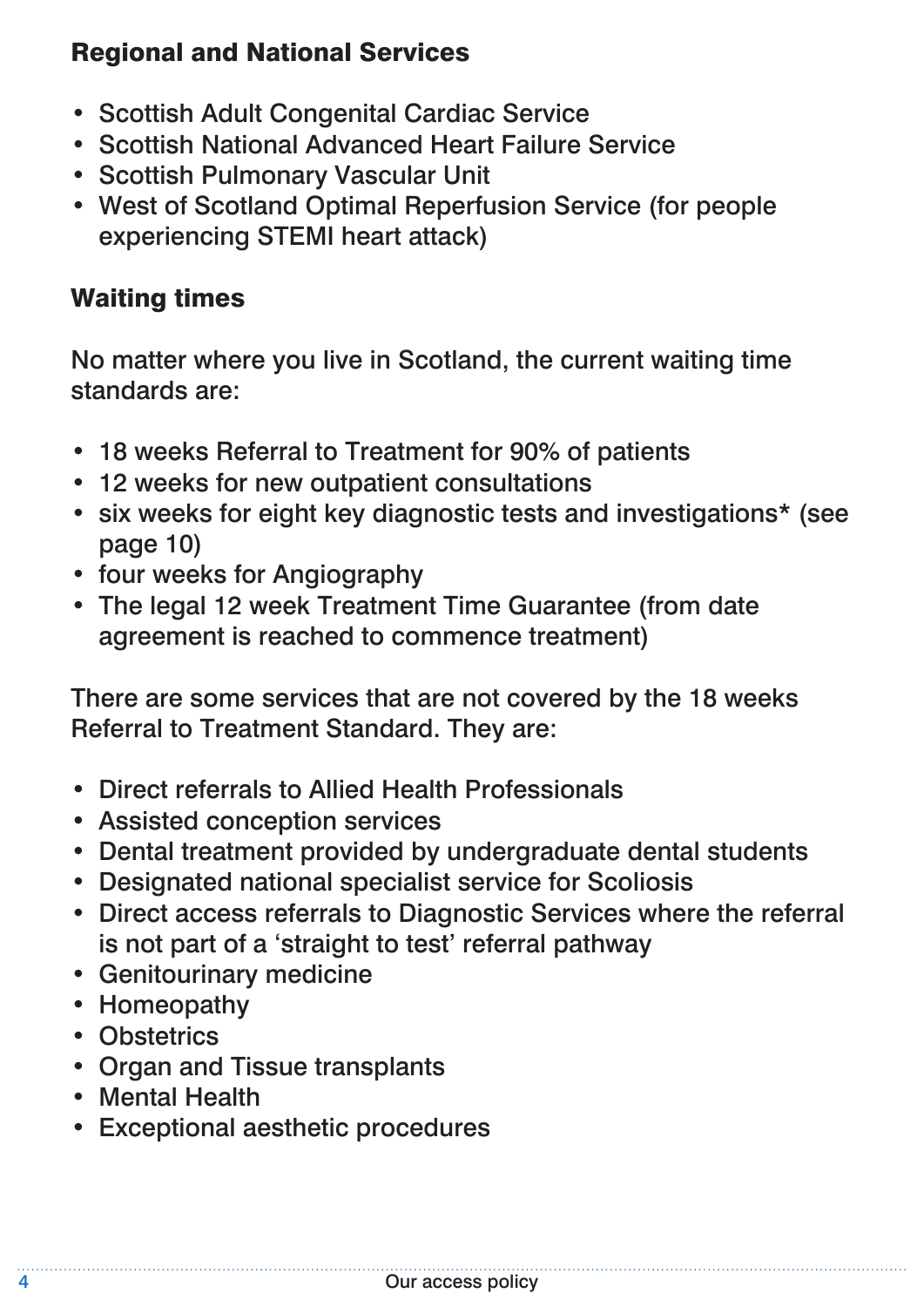We plan all allocated outpatient, inpatient, diagnostic and surgical space at the Golden Jubilee National Hospital. This is done in partnership with the Access Support Team at the Scottish Government and all referring NHS Boards across Scotland. The team also agree with our NHS colleagues the specific specialties and the number of referrals that should be sent to us on an annual basis.

We are responsible for the production, management and reporting of the waiting times for Cardiothoracic (heart and lung) patients. This is reported directly to the Scottish Government Health Department.

All other patient activity, where we provide treatment for other NHS Boards, is recorded and communicated to the referring Boards to allow for local patient tracking and waiting time reporting.

We record all referral and patient related information in line with the 18 week Referral to Treatment guidance and the Treatment Time Guarantee as set out in the Patients Rights (Scotland) Act 2011.

This information is communicated to all Boards as follows:

- In an agreed format
- Within agreed timescales
- • To specific referring Boards' contacts.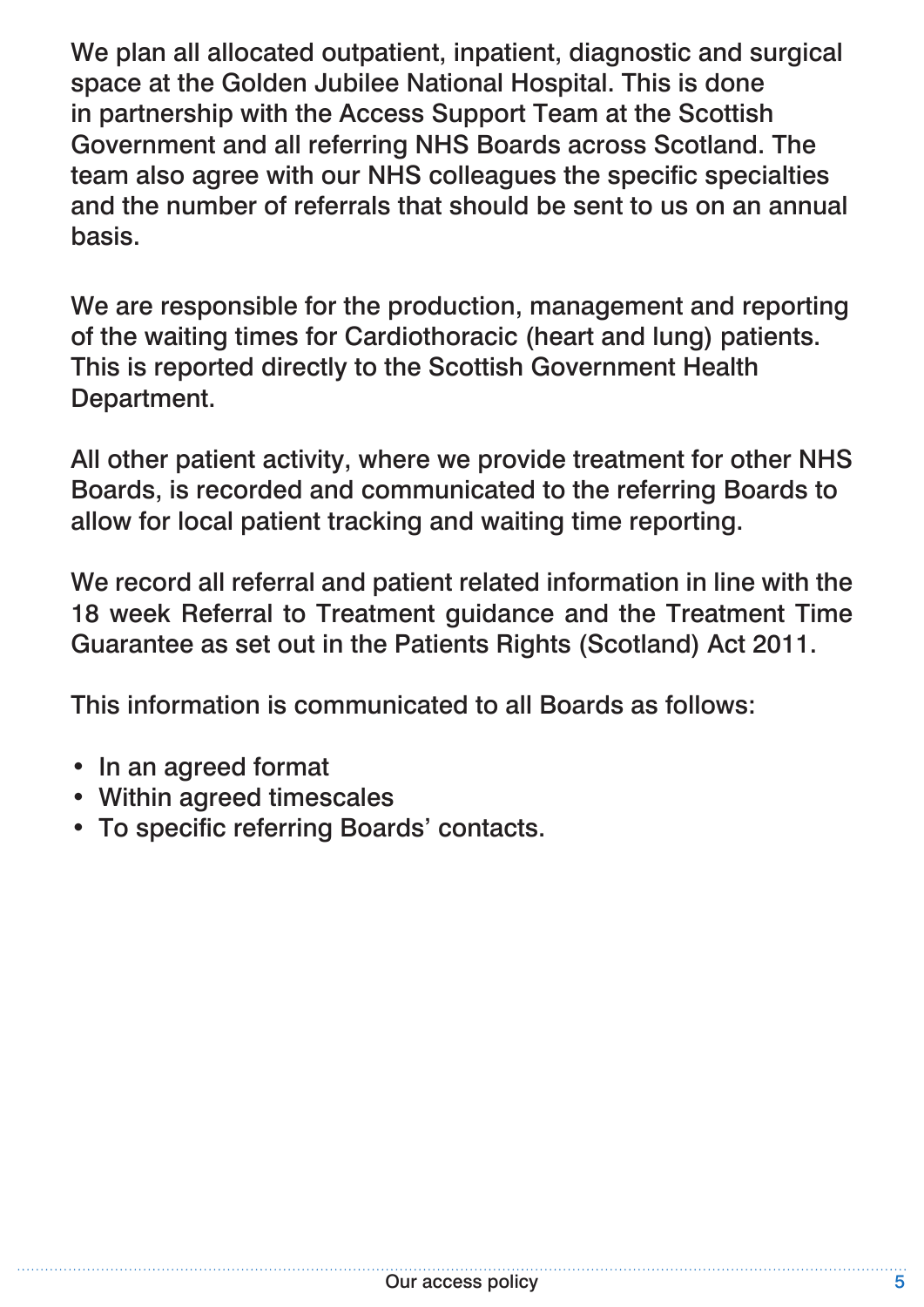### Key Principles of our Access Policy

We have agreed the following key principles that underpin delivery of the patient Access Policy and delivery of waiting time standards:

- The patients' interests are paramount.
- • Patients will be offered care according to clinical priority and within agreed waiting time standards.
- • Patients will be added to the waiting list only if they are available and medically fit for the procedure.
- • Patients who are unavailable will be recorded as unavailable on the waiting list if treatment has been agreed between the clinician and the patient.
- Patients will receive an offer of appointment a minimum of seven days before their appointment date.
- • Patients' additional needs will be established before the appointment date and will be managed accordingly.
- • Where a patient refuses two reasonable offers of appointment dates, the patient will be returned to their referring Board. (This practice will only be carried out if a clinician agrees that it is clinically appropriate to return the patient).
- Where a patient does not attend their appointment, after investigation and attempts are made to reach the patient, they will be returned to their referring Board where advice on the next steps will be sought from the local clinical team. (This practice will only be carried out if a clinician agrees that it is clinically appropriate to return the patient).
- • Patient advised unavailability will be applied only where the patient requests this.
- Medical unavailability will be applied where a clinician determines the patient has another medical condition that prevents the agreed treatment from proceeding for that period of time.
- • All periods of unavailability will be documented without exception on our Patient Administration System (PAS).
- All patients who have unavailability recorded will be clinically reviewed at a maximum of 12 weeks with the outcome recorded on PAS. (We will not apply unavailability for an indefinite period.)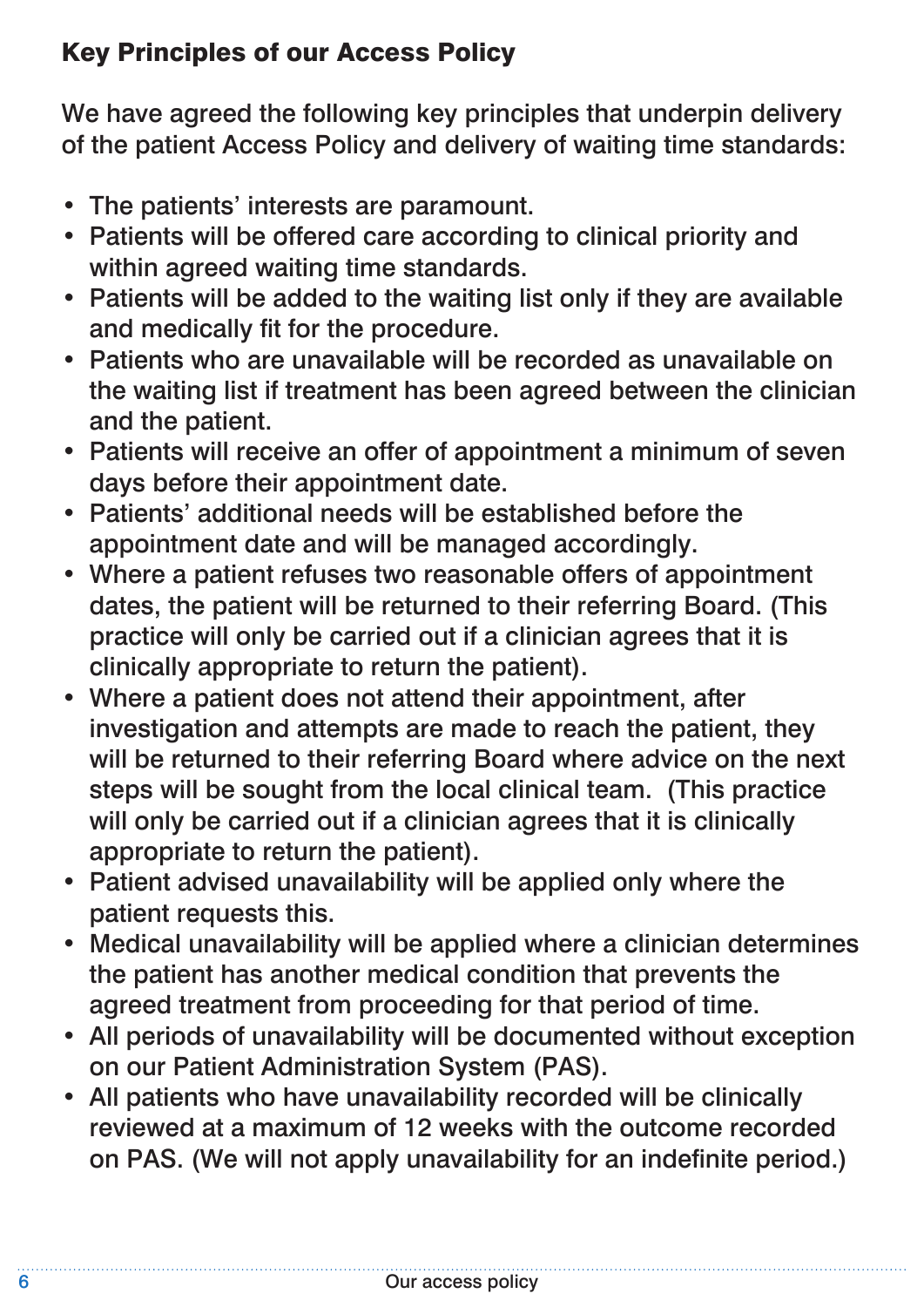Our referring Boards must:

- ensure that patients are informed that their care is being transferred to us;
- make sure that the patient's referral is clinically appropriate for us;
- declare in their own local access policy that the Golden Jubilee National Hospital is a 'reasonable offer'; and
- agree with the patient to transfer their care to us before the referral.

#### How we deal with referrals

All of our referrals will be allocated an appointment in order of clinical priority and date received.

All referrals received will be registered on our internal systems and either booked or added to the waiting list without delay.

The outpatient waiting time target will be calculated from the date the referral was received.

The inpatient waiting time target will be calculated from the date the patient and consultant agree to treatment.

It is our responsibility to ensure you are treated within your guarantee date on the basis that the referral is received within the agreed timescales as outlined within the Service Level Agreement that we have with other NHS Boards.

If one of our Consultants believes that your referral is not appropriate, it must be returned to the referring Board/GP with an explanation. If your referral has been made and the specialisation of the Consultant does not match your needs, the Consultant will cross-refer you to the appropriate colleague (where such a service is provided by the Board) and the referral amended.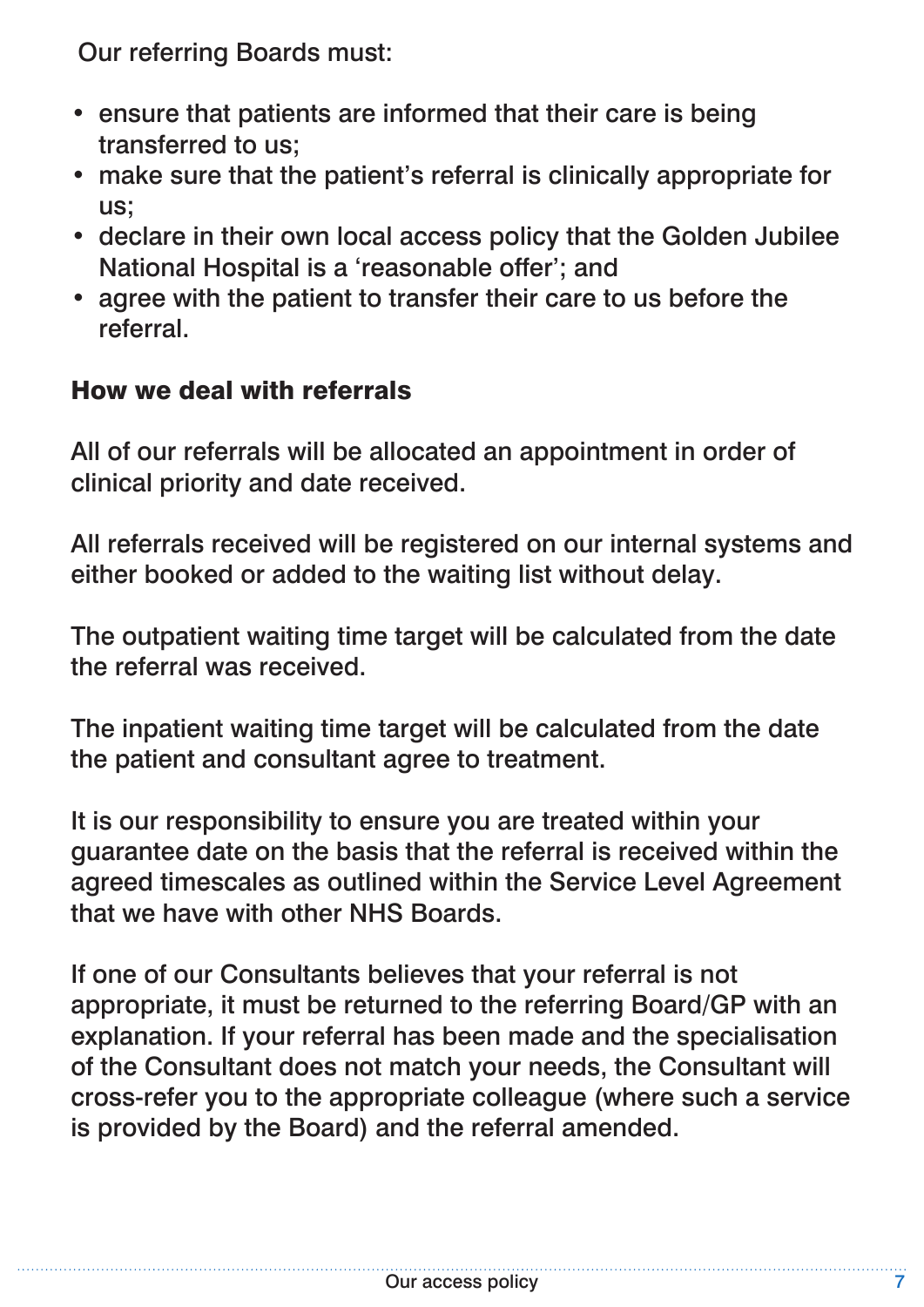Referrals will only be sent back to the referring Board, clearly stating the reason for return, if:

- they are not considered appropriate by the receiving clinician;
- are not in line with local guidelines; or
- they do not include the complete minimum data set.

#### What we record

When you are referred to us, we record the following information about you:

- • Your name, address and contact telephone details.
- • Community Health Index and Unique Care Pathway Number.
- Demographic details.
- • Your preferred method of communication (e.g. letter/phone etc).
- • Referring hospital's medical number and referring Consultant.
- Your date on the waiting list (by us or referring Board).
- • Your GP's details.
- • Periods of unavailability.
- • Ability to accept short notice admission.
- Planned procedure (if known).
- Whether you are suitable for pooled list or if a named clinician specifically wishes to do your procedure.
- Clinical urgency (urgent inpatient, elective priority or elective routine).
- Intended management (inpatient or day case).
- Any other information that will aid your smooth admission, and any relevant medical history (additional needs, diabetic, latex allergy etc).
- Whether you have armed forces or veteran status.
- Date of clinic.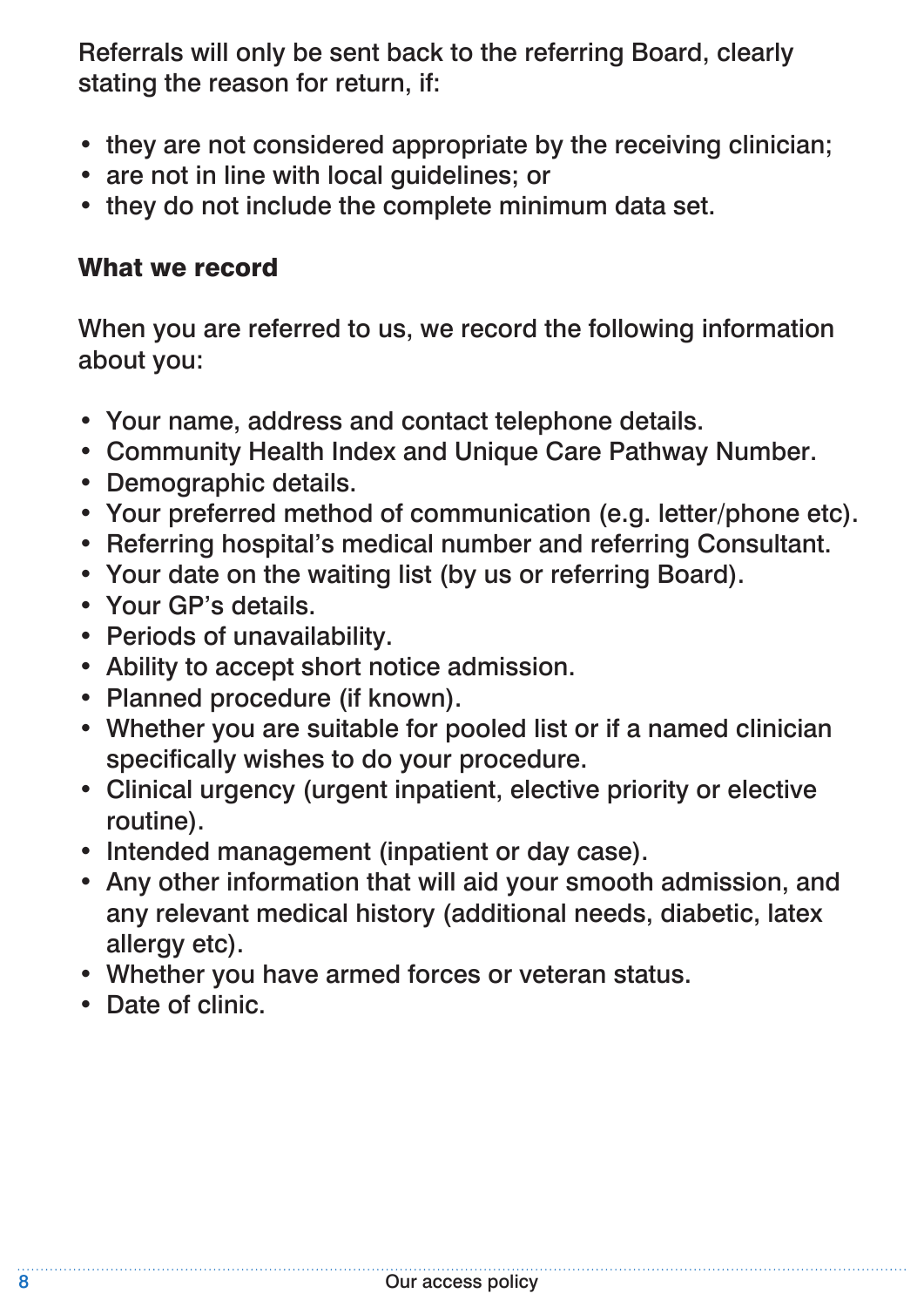#### Communicating with you

We have a responsibility to ensure you are provided with clear and accurate information to enable you to make considered decisions in relation to your treatment. This should be in a format of your choice.

It is important that you are appropriately informed at all stages of your patient journey. That is why we will telephone you to confirm your outpatient appointment or admission date/time. Following that, you will be sent a confirmation letter that will include a point of contact/telephone number to call if you have any questions.

This letter will also clearly explain the consequences if you cancel or fail to attend you appointment at the designated time. You will be given clear instructions on how and when to contact us to either accept or decline an appointment or admission date, and the timeframe in which to do this.

You will also receive clear and accurate information in writing about how your waiting time is calculated, including when clock adjustments are made and how these affect your treatment time clock.

Where cancellations are initiated by us, you will be booked as close to your original appointment as possible, and still within your original guarantee date.

You will be responsible for:

- Informing us, through the dedicated contact number, if your condition improves and your appointment is no longer required
- • Contacting us as soon as you know that you are unable to attend your agreed appointment.
- • Providing your mobile phone number and email address to make it easier to contact you.
- • Contacting us to advise of any changes to name, address, postcode, telephone number or GP.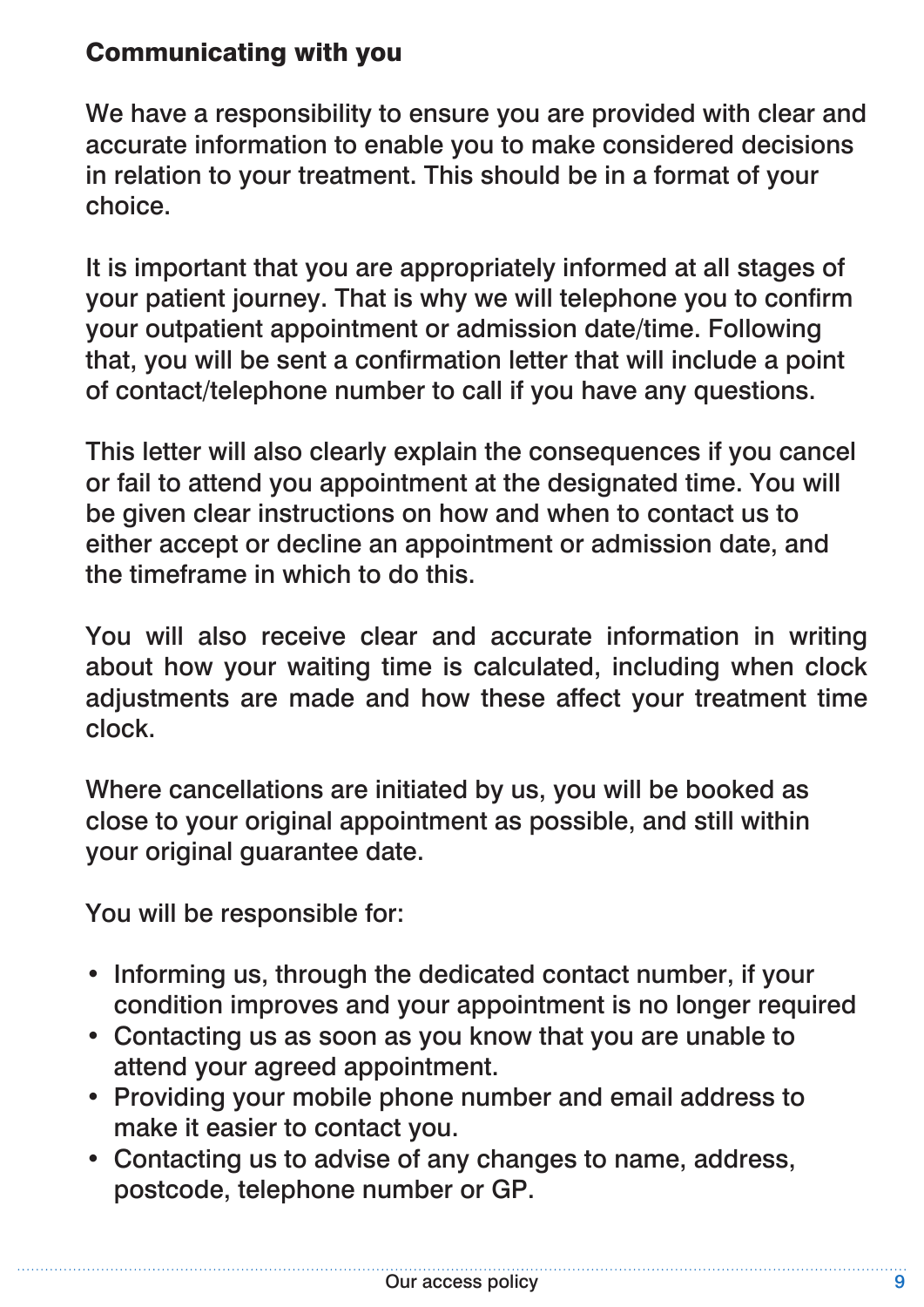#### More information

Our full access policy is available on our website at **http://www. nhsgoldenjubilee.co.uk/files/9513/7778/6315/AccessPolicy.pdf**.

If you have any questions about our Access Policy, or want to receive a copy, please email **enquiries@gjnh.scot.nhs.uk** or call us on 0141 951 5195/5175.

\*The eight key diagnostic tests and investigations are:

- Upper endoscopy
- Lower endoscopy
- Colonoscopy
- Cystoscopy
- • CT (Computer Tomography)
- • MRI (Magnetic Resonance Imaging)
- • Ultrasound
- • Barium Studies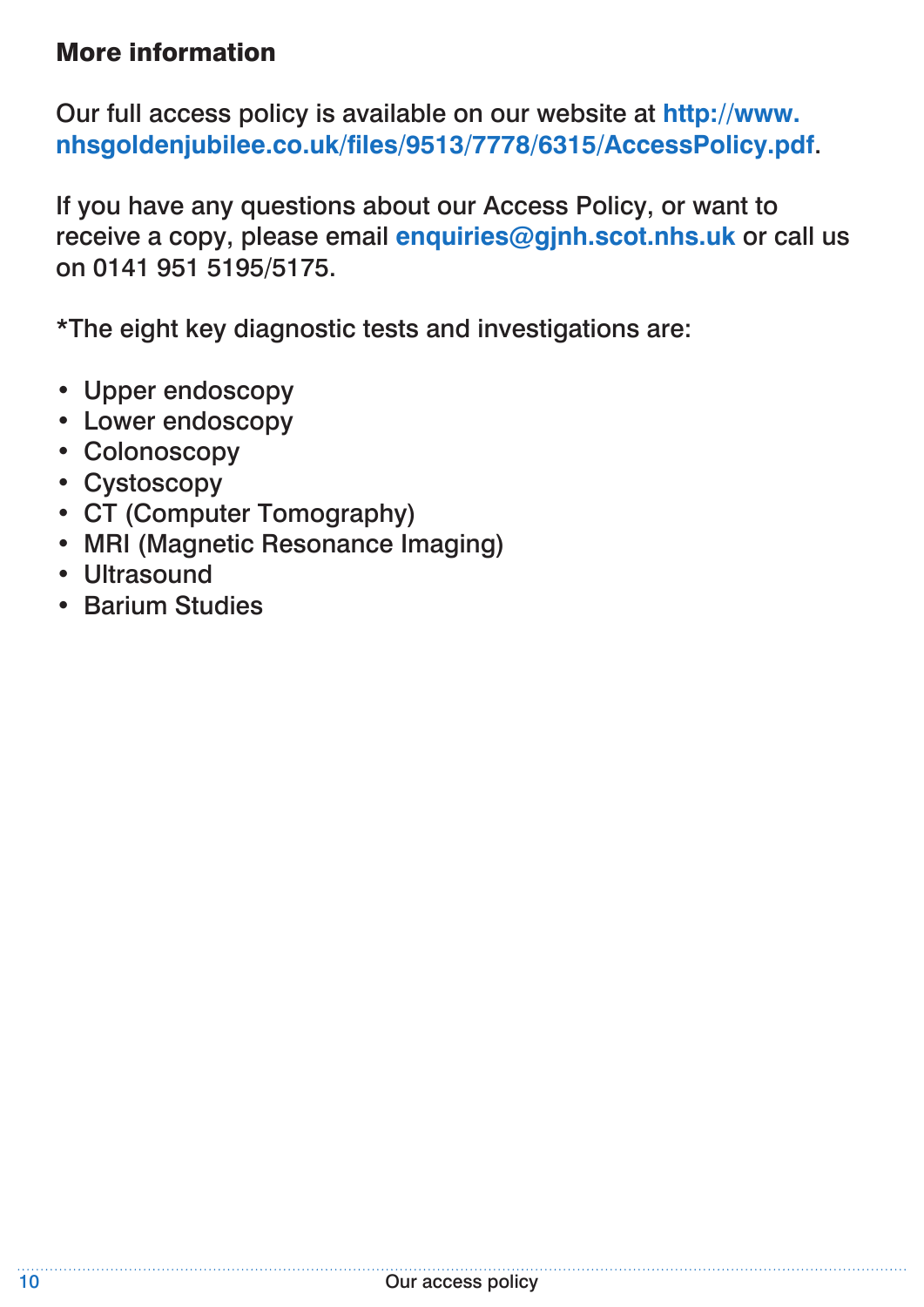#### Our access policy **11**